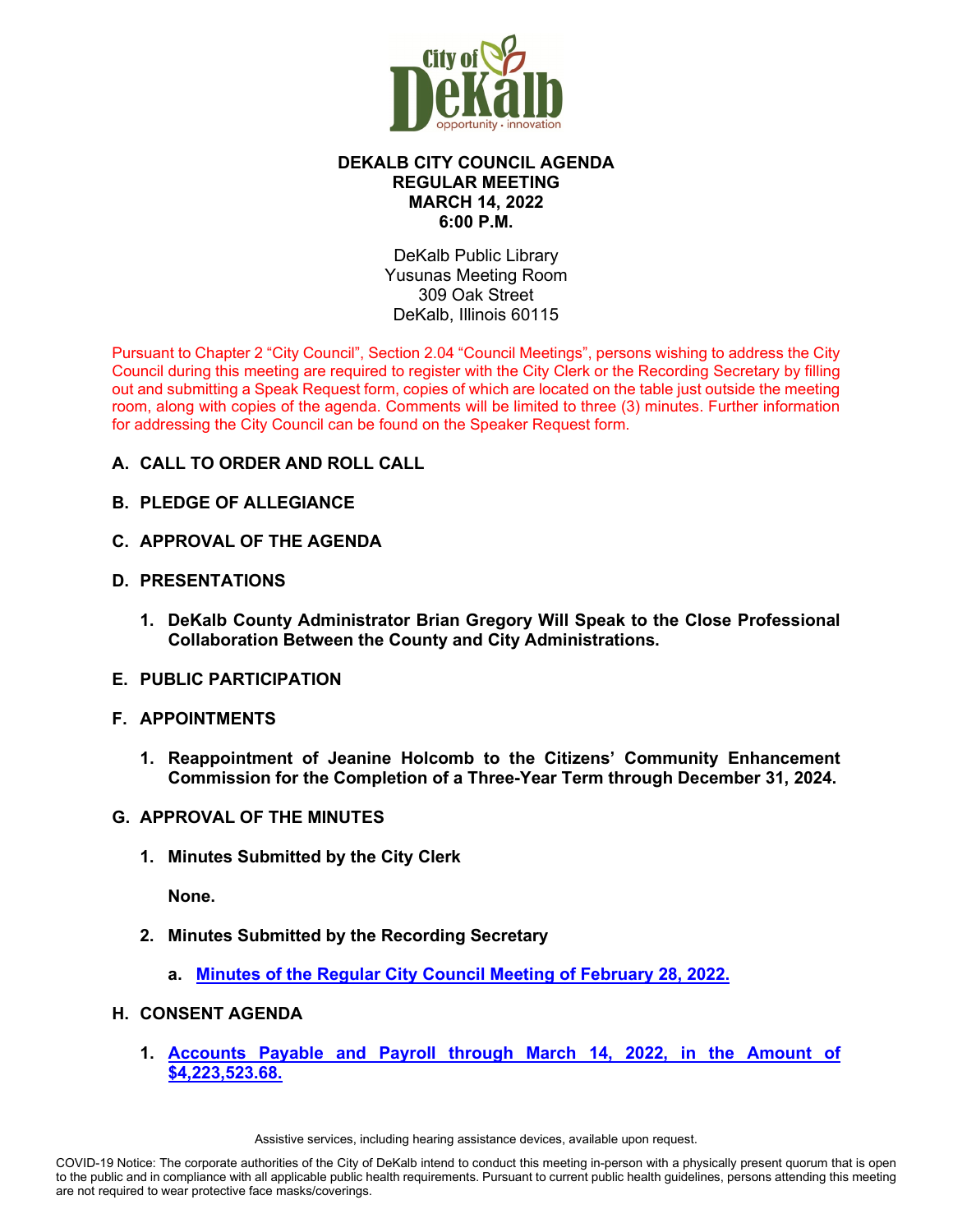#### **2. Resolution 2022-025 Authorizing a Workers' Compensation Lump Sum Petition and Order in the Amount of \$20,559.25.**

City Manager's Summary: Pursuant to a tentative agreement between the City's Workers' Compensation carrier and a former employee, the Council is asked to approve a \$20,559.25 arbitration recommendation for Jeffrey Winters. *[\(click here for additional](https://www.cityofdekalb.com/DocumentCenter/View/13658/4-Res-2022-025)  [information\)](https://www.cityofdekalb.com/DocumentCenter/View/13658/4-Res-2022-025)*

## **I. PUBLIC HEARINGS**

**None.** 

# **J. CONSIDERATIONS**

# **1. Adopting a Lead Service Line Replacement Program.**

City Manager's Summary: Since the Congressional passage of the American Rescue Plan Act (ARPA) in March 2021, it has been clear that one of the categories for allowable expenditures was the replacement of lead water service lines. In this regard, in the FY2022 City Budget the Council "parked" \$1,000,000 in ARPA funds in the Water Capital Fund (Fund 620) to incentivize lead service replacement across the City. In the Fall of 2021, the City's Water Department surveyed City homes suspected of having lead services on the basis of department inspections and contacts over the years. The survey revealed that there were about 200 lead services in DeKalb, rather than 400 as originally estimated. This outcome could potentially free up some of the \$1 million in ARPA funds earmarked for lead service replacement and direct the savings toward other projects within qualified Census tracts.

The purpose of this consideration is to provide an opportunity for the Council to explore the possible criteria for ARPA grants to qualified homeowners. At a minimum, most communities with ARPA funds are considering a public commitment to replace the lead service line from the main in the street to the shut-off box on private property. However, there are differences with respect to policy affecting the replacement of lead services from the shut-off box to the residence. The latter section of service piping is typically the responsibility of the homeowner.

Two additional elements of the legislative landscape need to be taken into account. The State of Illinois approved a mandate on August 30, 2021 (the Illinois Lead Service Line Notification and Replacement Act) for licensed Illinois water systems to *begin* removing all lead service lines within their distribution system no later than January 1, 2027. Illinois cities will be required to remove at least 7% of their lead service lines per year until all lead service lines have been removed over a maximum of 15 years. Assuming that DeKalb has about 200 lead service lines, 14-15 services would need to be replaced per year over a 15-year period.

Additionally, the City's ARPA funds must be obligated by the end of 2024 and spent by December 31, 2026, Consequently, allocations for targeted programs should be made by the end of FY2024.

Bryan Faivre, the Assistant Director of Public Works for Utilities, Engineering and Transportation, has prepared a background memorandum on this matter (see attached).

Assistive services, including hearing assistance devices, available upon request.

COVID-19 Notice: The corporate authorities of the City of DeKalb intend to conduct this meeting in-person with a physically present quorum that is open to the public and in compliance with all applicable public health requirements. Pursuant to current public health guidelines, persons attending this meeting are not required to wear protective face masks/coverings.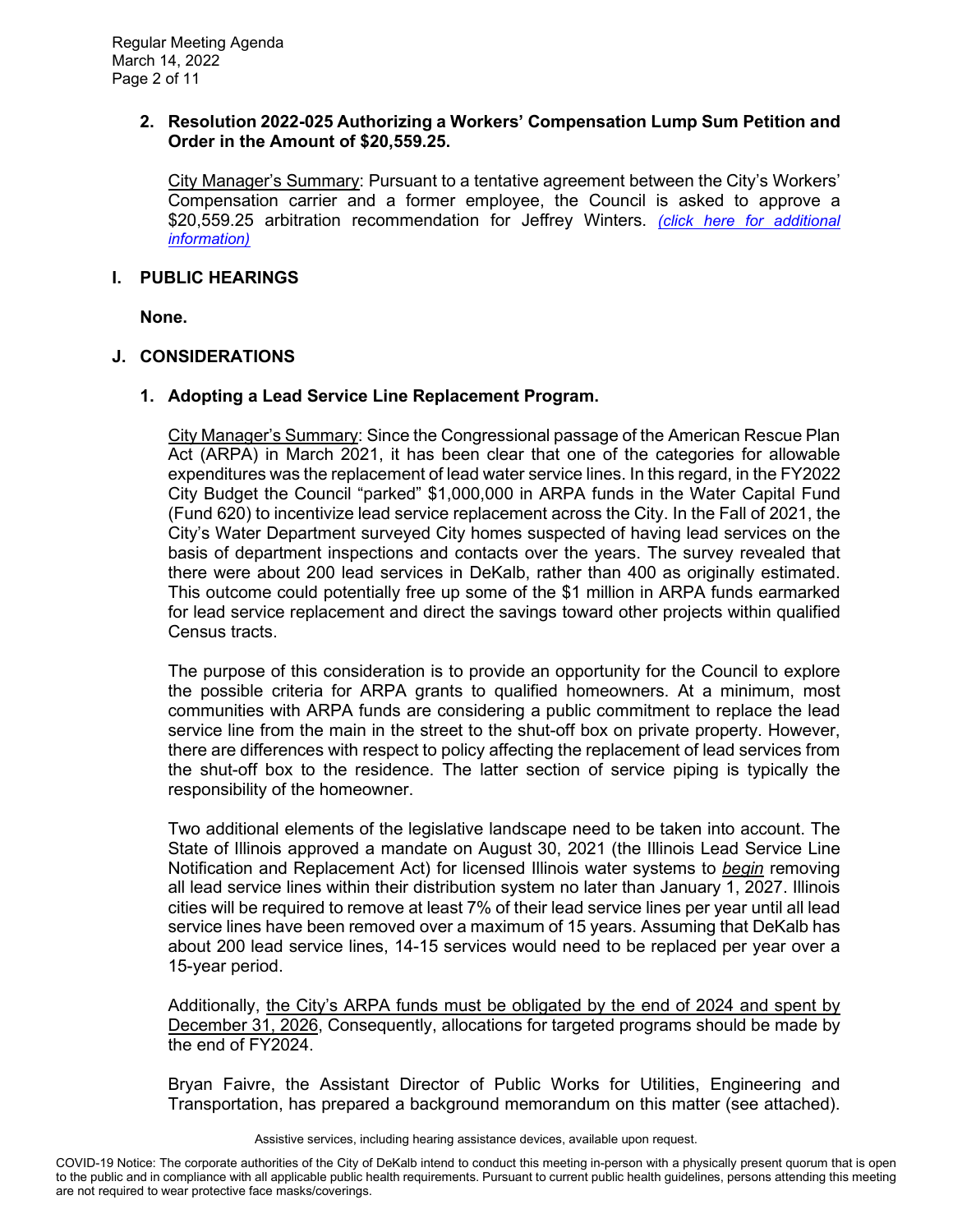As he points out, there are a number of questions that may impact the pricing of a Citysponsored program. They include the following:

- If is the city main on the same side of the street as the house (the "short side")? If not, the excavation from the main to the shut-off box would involve more street-breaking and street repair, and thus more funding.
- Is the main in the adjacent curb-line or the parkway? If in the parkway, the excavation to expose the main would be cheaper than if the main were under the curb.
- Will a number of the replacements be located in a neighborhood so the set-up and cleanup costs might be diminished, or will they generally be at widely scattered sites, increasing the overall cost as well as the average cost per residence?
- Will an adjacent City-funded street maintenance project create the possibility that the street-breaking and repair costs will not be borne by the ARPA program?
- Will the City establish a pre-qualified list of contractors with "program pricing" to address potential variations?

Whatever the costs may be, we can assume that cost is important to both the City and the affected homeowner. To fairly apportion the costs, the possible program options might be broken down into two parts: (a) the replacement of the service line from the main to the shutoff, and (b) the replacement from the shutoff to the residence. Here are some possible parameters for a City-sponsored program:

- 1. **Replace only the public portion of the roughly 200 lead service lines from the mains to residential shut-off boxes with ARPA funds**. Estimates of cost for this public portion range from \$3,500 to \$5,000 per residence, depending on whether the nearest main is on the "short side" nearest the property or the "long side" across the street. Assuming the main is typically on the "short side" or adjacent to the residence, the overall City cost including (a) removal and replacement of some sections of sidewalk and (b) street patching for 200 services would be an estimated **\$700,000** at the least.
- 2. **Replace the public portion of the roughly 200 lead service lines from the street mains to residential shut-off boxes with ARPA funds** *and* **offer an incentive of an additional \$1,500 or 50% of the estimated cost to replace the private portion of the lead service line to the residence,** *whichever is less***.** Total estimated City exposure: **\$1,000,000.** The additional \$300,000 may be drawn from future IEPA funding or City water user fees.

Both options invite participation from the homeowner to replace the private portion of the house service.

**City Council direction is recommended.** *[\(click here for additional information\)](https://www.cityofdekalb.com/DocumentCenter/View/13659/5-Consider---Lead-Serv-Line-Asst-Prog)*

Assistive services, including hearing assistance devices, available upon request.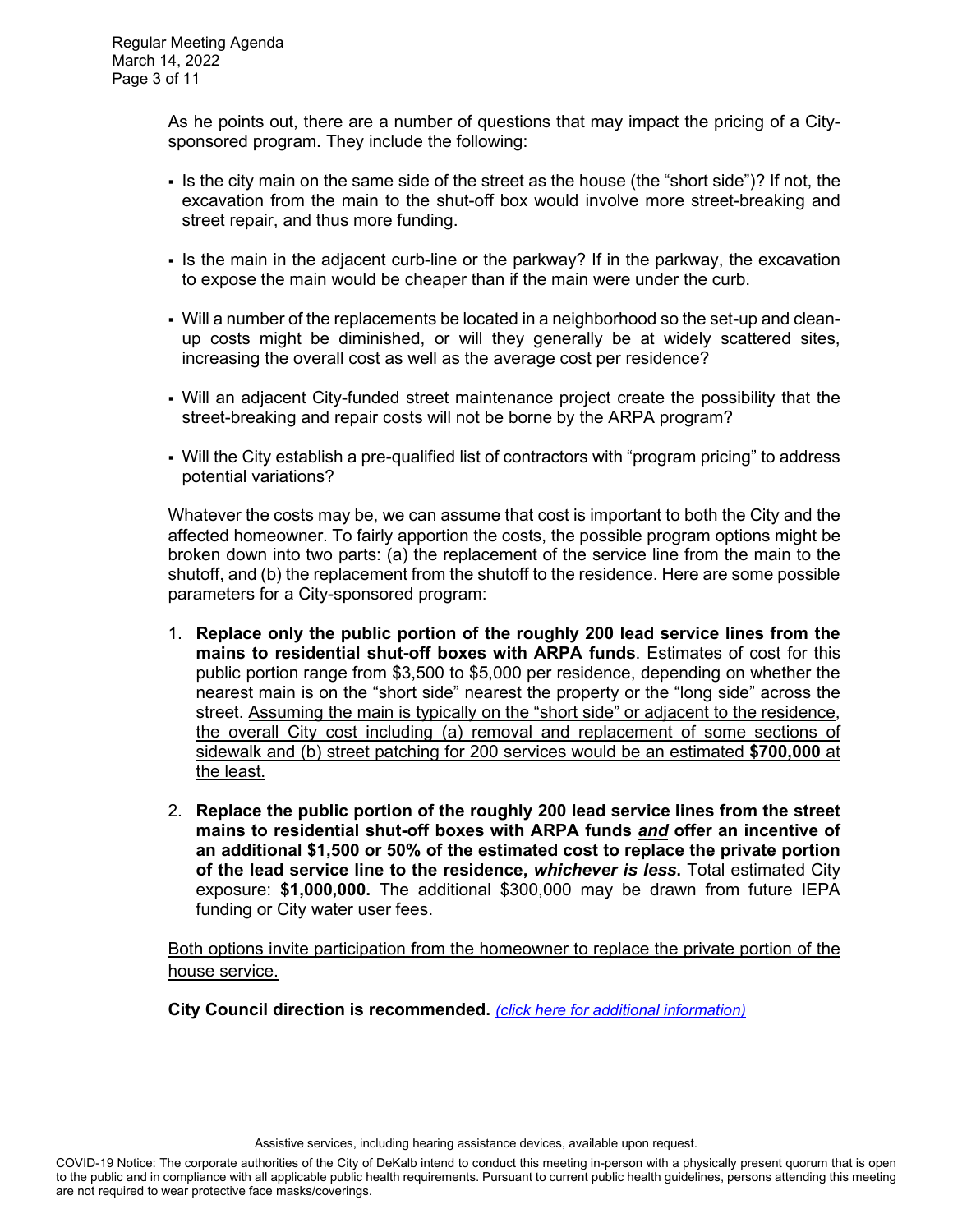# **K. RESOLUTIONS**

#### **1. Resolution 2022-026 Authorizing the Dedication of the FY2022 Allocation to Barb City Manor to Modernize an Auxiliary Hydraulic Elevator.**

City Manager's Summary: On June 24, 2019, the Council approved Resolution 2019-099 executing a 10-year lease and operating agreement with Barb City Manor which committed \$50,000 per year for capital improvements at Barb City Manor through 2028. On July 27, 2020, the City Council approved Resolution 2020-086 which authorized Barb City Manor to use the \$50,000 commitments for 2020 and 2021 to help offset the extraordinary cost (\$716,275) for the total replacement of their two main passenger elevators. The Board of Directors would like to use the 2022 allocation of \$50,000 to help offset the modernization of a third, auxiliary hydraulic elevator in the facility's east wing. As Maureen Gerrity, BCM Administrator, explains in her background memorandum, the BCM board bid the repairs and has committed to spending \$166,200 for the maintenance on the auxiliary elevator.

**City Council approval is recommended.** *[\(click here for additional information\)](https://www.cityofdekalb.com/DocumentCenter/View/13660/6-Res-2022-026)*

#### **2. Resolution 2022-027 Authorizing a Social Services Agreement for University Village Effective January 1, 2022, through December 31, 2024.**

City Manager's Summary: In 2015, the City of DeKalb approved a development agreement for University Village, converting the 534-unit residential rental complex from a legal, nonconforming use to a Planned Unit Development-Residential zoning designation that codified the existing density as a lawful zoning use. This action enabled the property to be sold to Security Partners, which undertook a comprehensive renovation of the property, working to restore it to a safe and habitable condition.

The rezoning was only part of a development agreement imposing a number of conditions relating to the renovation and redevelopment, all intended to improve the quality and safety of conditions at the property and in the surrounding Annie Glidden North area. Among other things, the development agreement required the property owners to provide funding to initiate social service programs for residents of University Village. Under the requirements of the agreement, the owners provided upfront funding of \$200,000 and were obligated to provide another \$300,000 over a fifteen-year period, or a total of \$500,000 in all.

In May of 2017, the City worked with the University Village Tenants Association, facilitators from Northern Illinois University, and Village residents to develop a request for proposals (RFP) for social services to be funded by the ownership's financial contributions. The RFP generated a number of professional service responses, but inaction by the city administration delayed a Council decision until March of 2018, when the Council authorized a funding agreement for University Village social services (Resolution 2018- 036). After some fits and starts, a workable collaborative plan involving multiple local service agencies was approved by the Council on April 8, 2019. The contract named Adventure Works as the lead agency and fiscal agent for the collaborative. Resolution 2019-062 also included an estimated additional payment of \$22,500 to compensate the partner agencies for the services that were provided during FY 2018 that were unpaid. Resolution 2020-017 was passed on February 24, 2020, to continue the agreement for an

Assistive services, including hearing assistance devices, available upon request.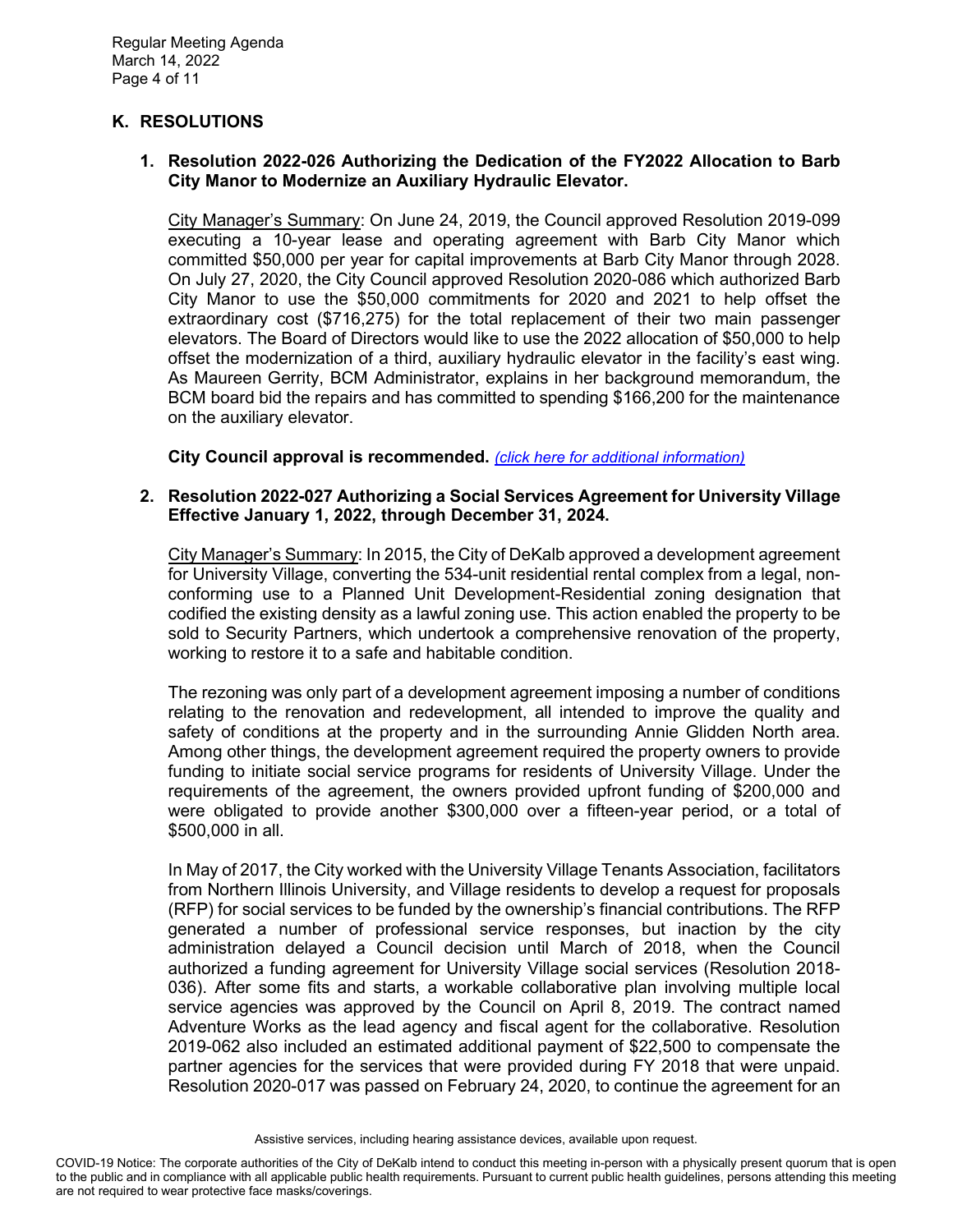additional year at a cost of \$34,200 with Adventure Works continuing to function as the lead agency and fiscal agent.

During 2020, Adventure Works came to the realization that continuing in the role of the lead agency for the collaborative was not in alignment with the true mission of their agency. Adventure Works initially took on the role to ensure the collaborative continued its work at the Village, but never intended to maintain that position over the long term. With Family Service Agency providing the Community Action Program for DeKalb County, it was in a better position to assume the lead role of the collaborative. In short, FSA was being funded to provide the same services on a county-wide basis that the collaborative had identified as the urgent needs at UV. With the Council's support, FSA has functioned in this lead role since January 2021.

**The City Manager recommends approval of the renewal of a three-year social services agreement for FY 2022 through FY 2024 with the Family Service Agency as fiscal agent in the amount of \$33,000 per year.** The proposal includes a continued commitment from the collaborative partners to provide support and services to the residents of UV. The requested funding is in alignment with annual funding expectations for this project. Additionally, all partner agencies are aware that additional funding beyond the terms of this agreement must be agency-financed. *[\(click here for additional information\)](https://www.cityofdekalb.com/DocumentCenter/View/13661/7-Res-2022-027)*

#### **3. Resolution 2022-028 Awarding a Bid to Performance Construction Engineering in the Amount of \$641,892 for 2,384 Feet of Water Main Replacement on N. Thirteenth Street Between Clark Street and Sycamore Road with Staff Authority to Approve Change Orders Up to \$664,358.**

City Manager's Summary: The existing water main along North Thirteenth Street between Clark Street and Sycamore Road is a combination of four-inch and eight-inch cast iron piping originally installed in 1951. The water main has had numerous breaks over recent years causing water service disruptions to residents within the affected area. During the Fall 2021 city budget process, the Utility Division recommended replacing the main with a new eight-inch ductile iron water main to insure a safe and reliable water supply with adequate fire flow. Since Thirteenth Street is scheduled to be resurfaced in 2022 as part of the City's annual street maintenance program, the advance replacement of the main was logical to reduce future street excavations.

The replacement of the older cast iron water main with new ductile iron main is also consistent with Council policy based on a 2015 Water System Master Plan. The 2015 Plan recommended an annual water main replacement program to improve the City's aging water distribution system. The study also recommended water rate adjustments to help offset the costs of the program.

Since approving the Plan, over \$7.4 million of water capital improvements have been completed including over 15,560 feet of water main replacements in various parts of the city. This work has increased the reliability of the City's drinking water supply and improved fire suppression capabilities. The replacement of the water main along North Thirteenth Street continues this Council objective and insures a reliable water system for future generations.

A Request for Bids (RFB) was released on February 11, 2022, for the Thirteenth Street work. The bid request included two alternates: Alternate #1 specified replacement of

Assistive services, including hearing assistance devices, available upon request.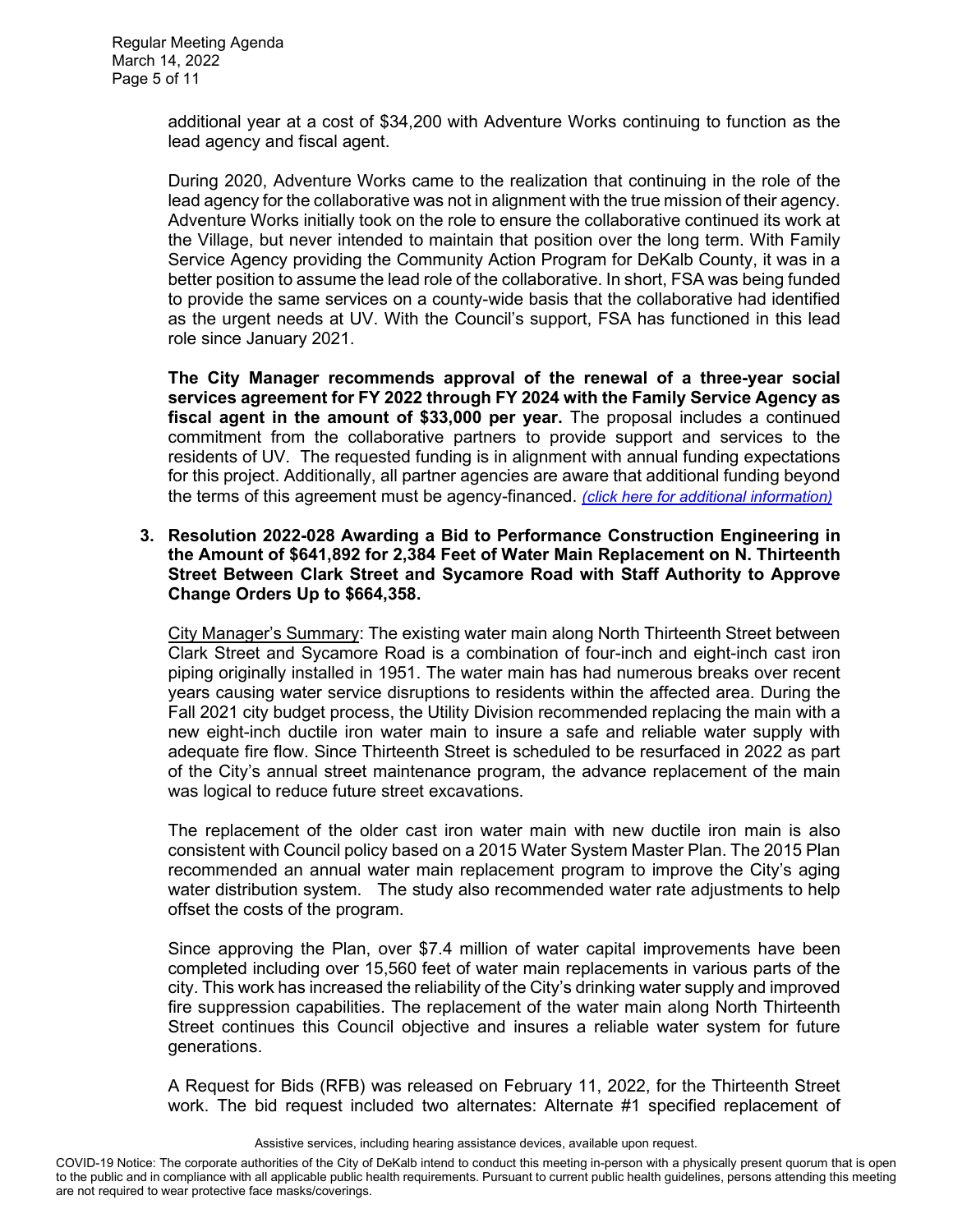concrete curbing disturbed during the water main and service line installations. This would make the roadway resurfacing more durable. Alternate #2 included replacement of various sewer laterals and was added at the request of the Kishwaukee Water Reclamation District (KWRD). Alternate #2 will not be included under the City's contract. The plan is for KWRD to work directly with the approved contractor under a separate contract based on the Alternate #2 bid.

The following bids for the City work only were received and publicly opened on March 1, 2022:

| <b>Company Name</b>                  | <b>Base Bid</b> | Alternate #1<br><b>Replacement of</b><br><b>Curb Disturbed</b><br><b>During Excavation</b> | <b>Total Bid</b><br><b>Base Bid and</b><br>Alternate #1<br>Only |
|--------------------------------------|-----------------|--------------------------------------------------------------------------------------------|-----------------------------------------------------------------|
| Performance Construction Engineering | \$617,700.00    | \$24,192                                                                                   | \$641,892.00                                                    |
| Elliott & Wood                       | \$653,872.00    | \$15,120                                                                                   | \$668,992.00                                                    |
| N-Trak                               | \$821,003.62    | \$20,304                                                                                   | \$841,307.62                                                    |

**The lowest responsible bid was Performance Construction Engineering with a base bid amount of \$617,700 and an Alternate #1 bid of \$24,192 for a total bid of \$641,892. This amount is \$143,313.50 less than the engineering estimate of \$785,205.50**. The Water Division has requested Council authority to approve change orders up to \$664,358, an increase of 3.5% (\$22,466) over the bid amount. The 3.5% contingency request is modeled after the Illinois Environmental Protection Agency's contingency allowance for loan-funded projects to pay for unforeseen work items.

Including the construction contract amount, the contingency allowance, and the estimated engineering fees for construction-related services, the total project budget is as follows:

| <b>Total Project Construction Costs</b>           | \$735,158 |
|---------------------------------------------------|-----------|
| Estimated Engineering Fees (Construction Related) | \$70,800  |
| Contingency Allowance (3.5%)                      | \$22,466  |
| <b>Construction Contract Amount</b>               | \$641,892 |

The FY2022 Water Fund budget includes \$1,590,000 under line item 620-00-00-650- 85000 (Water Mains) and is the source for this project.

**City Council approval is recommended.** *[\(click here for additional information\)](https://www.cityofdekalb.com/DocumentCenter/View/13662/8-Res-2022-028)*

# **L. ORDINANCES – SECOND READING**

**1. Ordinance 2022-012 Amending Chapter 51 "Traffic", Schedule C "Parking Prohibited", Schedule E "Limited Parking", and Schedule F "Limited Parking – Central Business District".** 

City Manager's Summary: At the last regular Council meeting of February 28, the Council considered amended language for several signage schedules in Chapter 51 "Traffic," of the DeKalb Municipal Code. The agenda item was approved on first reading only, to allow

Assistive services, including hearing assistance devices, available upon request.

COVID-19 Notice: The corporate authorities of the City of DeKalb intend to conduct this meeting in-person with a physically present quorum that is open to the public and in compliance with all applicable public health requirements. Pursuant to current public health guidelines, persons attending this meeting are not required to wear protective face masks/coverings.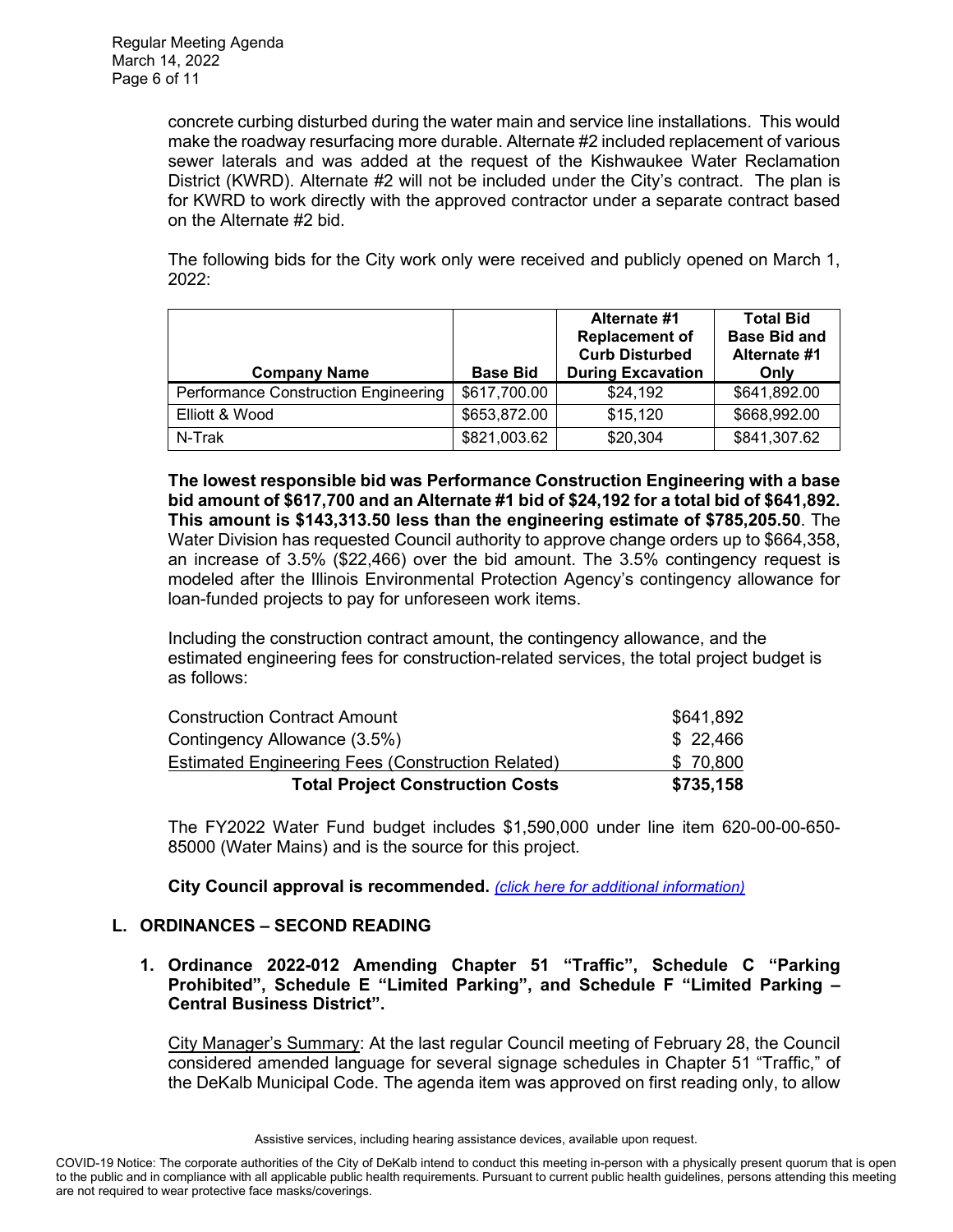more time for the public to review the proposed changes and offer suggestions or comments.

The attached, color-coded document highlights the most significant changes. The changes are designed to accomplish the following:

- Consistently and accurately describe field locations of various street signs.
- Remove unintended confusion that has resulted because a previous or similar section or description has not been revised. The caution of "in with the new and out with the old" has sometimes been ignored in the urgency to "get in with the new."
- Replace sign language that no longer corresponds to conditions that may change as development has occurred. For example, speed limits have changed with higher volumes of traffic on new truck routes, but the code language is not consistent with the wording on the signage.

Recognizing that codes restricting or authorizing parking can adversely impact businesses and homes along public streets throughout town, a careful review of the proposed changes is welcome. City employees Andy Raih, Zac Gill, Doug Eaton, and John Lucius have worked hard to eliminate controversy and to remove longstanding inconsistencies. Mr. Raih and Mr. Gill will be on hand to answer specific questions. *[\(click here for additional](https://www.cityofdekalb.com/DocumentCenter/View/13663/9-Ord-2022-012)  [information\)](https://www.cityofdekalb.com/DocumentCenter/View/13663/9-Ord-2022-012)*

# **M. ORDINANCES – FIRST READING**

#### **1. Ordinance 2022-013 Publishing the Official Zoning Map of the City of DeKalb.**

City Manager's Summary: The Illinois Municipal Code (65 ILCS 5/11-13-19) requires municipal authorities to annually publish an Official Zoning Map. The attached map reflects the changes that were reviewed and approved by the Planning and Zoning Commission (PZC) and City Council throughout the course of the past year. This is also the time that any map errors that may have been identified can be corrected.

The attached map includes the following changes over the prior year's Official Zoning Map:

|                                    | Ordinance<br>(Approval |                                             |
|------------------------------------|------------------------|---------------------------------------------|
| <b>Case Name</b>                   | Date)                  | <b>Action</b>                               |
| Elias Ramos                        | 2021-024               | Rezoning from RC-1 to PD-C to               |
| 304 N. 10 <sup>th</sup> Street     | (7/12/2021)            | accommodate a ground floor commercial       |
|                                    |                        | building with two 2-bedroom apartment units |
|                                    |                        | on the second floor.                        |
| <b>ChicagoWest Business Center</b> | 2021-027               | Amended Ordinance 2006-107 and              |
| - Amazon                           | (7/26/2021)            | Ordinance 2006-109 to accommodate an        |
| Gurler Road & Crego Road           |                        | approximately 700,000 sq. ft. warehouse     |
|                                    |                        | and distribution center.                    |
| Northland Plaza Shopping           | 2021-028               | Amendments to Ordinances 2002-045 and       |
| Center - Sycamore Road             | (7/26/2021)            | 2019-004 regarding the wall sign            |
|                                    |                        | regulations.                                |

Assistive services, including hearing assistance devices, available upon request.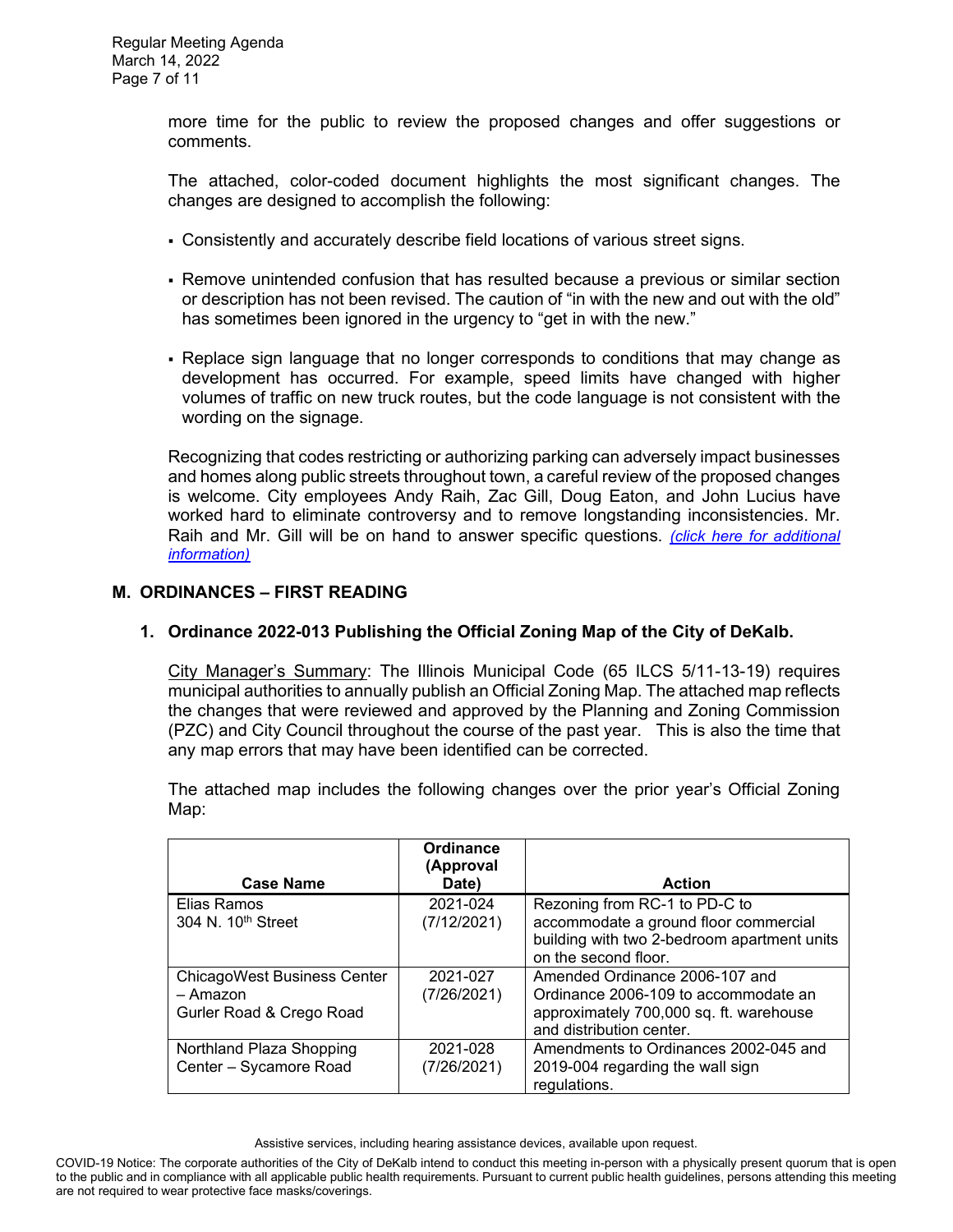| Blue Ridge LLC-1221            | 2021-032    | Rezoning from GC and MFR2 to PD-C to     |
|--------------------------------|-------------|------------------------------------------|
| 1221 W. Lincoln Highway        | (8/23/2021) | accommodate a liquor store, gaming       |
|                                |             | establishment, and dwelling units.       |
| <b>Adventure Works</b>         | 2021-038    | Amendment to Ordinance 2018-068 and      |
| 1221 Sycamore Road             | (9/13/2021) | rezoning from SFR2 to PD-R to            |
|                                |             | accommodate an expansion for outdoor     |
|                                |             | activities.                              |
| Mary Zvirzdin - Betty Shattuck | 2022-004    | Rezoning from LC to SFR2.                |
| 1421 E. Lincoln Highway        | (1/10/2022) |                                          |
| Arista Residences -            | 2022-008    | Annexation and Rezoning from SRF1 to PD- |
| Pappas Development             | (1/24/2022) | R and from GC to PD-R to accommodate a   |
| Barber Greene Road at          |             | 4-story building with 61 1-bedroom       |
| County Farm Road               |             | executive suites.                        |

**City Council approval is recommended.** *[\(click here for additional information\)](https://www.cityofdekalb.com/DocumentCenter/View/13664/10-Ord-2022-013)*

## **2. Ordinance 2022-014 Amending Chapter 23 "Unified Development Ordinance", Article 7 "Supplemental District Regulations", as it Pertains to Cannabis Business Establishments within the City of DeKalb.**

City Manager's Summary: The UDO defines "cannabis business establishment" as an adult-use cannabis dispensing organization and a medical cannabis dispensing organization. The City Manager and Director of Planning are suggesting text amendments to the City's Unified Development Ordinance (UDO) to remove the 250-foot setback for a cannabis dispensary to a residential use. In addition, an amendment is also proposed to add the "CBD" Central Business District, "PD-C" Planned Development Commercial District and "PD-I" Planned Development Industrial District to the list of zoning districts where a special use for a cannabis dispensary can be established. The proposed amendments will allow cannabis dispensaries in more commercial areas, while still protecting the public health and safety.

The specific amendments to the UDO are as follows:

 Amend Article 7.18.04(1) to add the CBD, PD-C and PD-I Districts to the list of zoning districts where a special use for a cannabis dispensary can be pursued.

Cannabis business establishments are currently special uses in the LC, GC and LI districts. Cannabis dispensaries are well regulated by the State and operate similar to a pharmacy. A pharmacy is a permitted use in the CBD district. The ordinance would also add the PD-C and PD-I Districts to the list of zoning districts where cannabis business establishments can locate with a special use. The special use process brings public scrutiny to any proposed changes through review by the Planning & Zoning Commission and approval by the Council after a public hearing. It should be noted that state statute prohibits cannabis dispensaries within 1,000 feet of each other, so no more than one cannabis dispensary is likely within the downtown core, even if otherwise consistent with the City's codes and ordinances.

Amend Article 7.18.04(2) to remove the 250-foot setback to residential areas.

A 1,000-foot setback from residential areas was established in 2015 when the original regulations for cannabis dispensaries were added to the UDO. In 2019 a comprehensive

Assistive services, including hearing assistance devices, available upon request.

COVID-19 Notice: The corporate authorities of the City of DeKalb intend to conduct this meeting in-person with a physically present quorum that is open to the public and in compliance with all applicable public health requirements. Pursuant to current public health guidelines, persons attending this meeting are not required to wear protective face masks/coverings.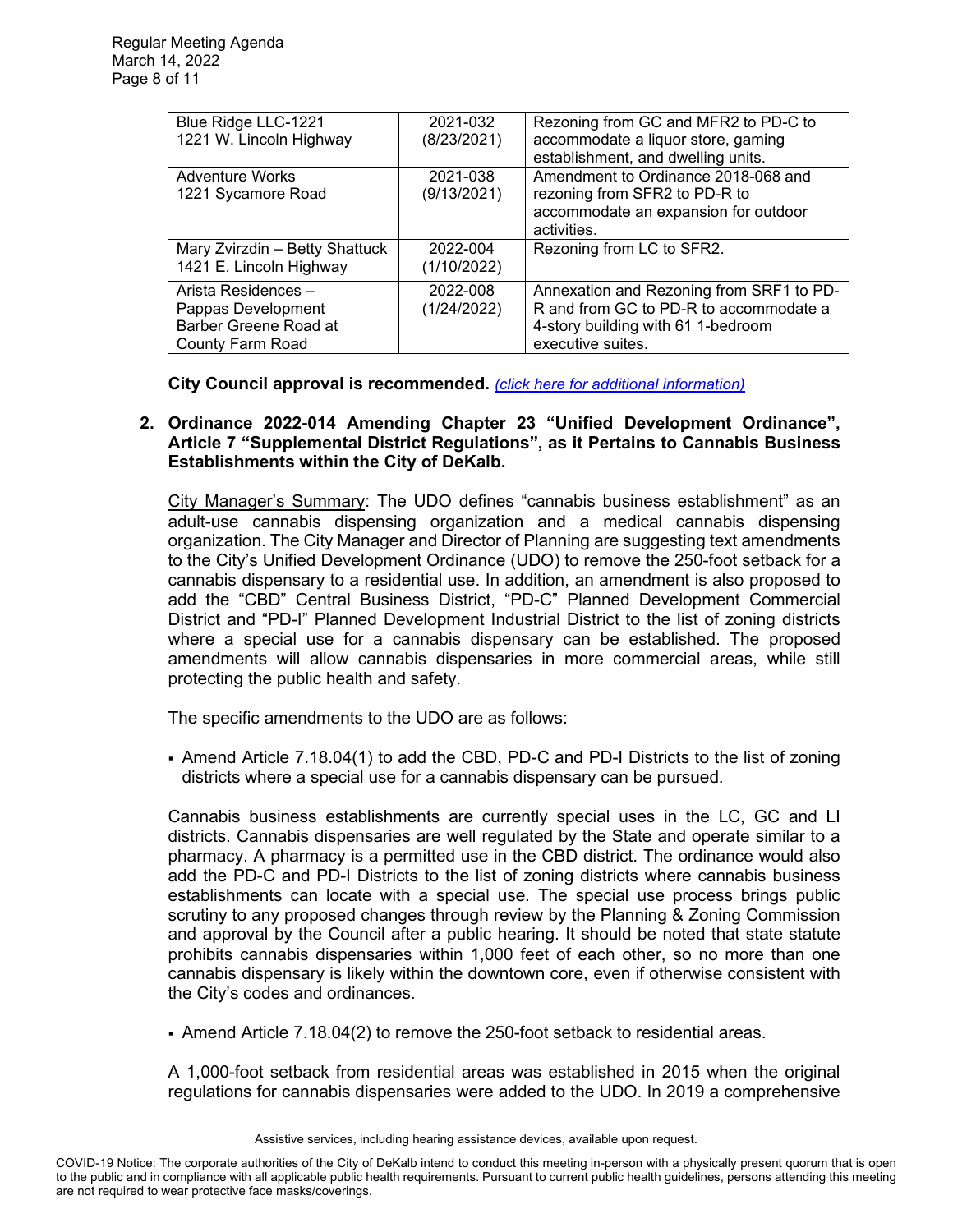amendment was approved for cannabis business establishments that included a reduction in the setback from residential areas to 250 feet. Because cannabis dispensaries are highly regulated by the State and operate like a pharmacy, and the City's special use process allows nearby property owners and any interested members of the public to participate in the discussion of new cannabis locations, the further change in the setback requirement seems judicious. In addition, there are existing regulations for cannabis business establishments in the UDO that include the provision of a well-lit parking lot, signage and advertising limits, restrictions on hours of business and the submittal of a security plan. Dispensaries typically check IDs at entry doors and have on-site security, which makes them more secure than pharmacies with a wider array of over-the-counter drugs. **The current 250-foot setback to schools, day care centers and NIU academic buildings and residence halls will remain in place.** 

There are some areas along W. Lincoln Highway and several in the downtown area that have buildings with commercial uses on the first floor and residential units on the upper floors. Removing the setbacks to residential areas will allow cannabis dispensaries in some of these locations. Again, a cannabis business establishment requires a special use permit in each case, which entails a public hearing, surrounding property owner notification and a Planning and Zoning Commission recommendation. The special use process will allow each site to be looked at on a case-by-case basis and permit specific conditions to be applied, if warranted.

Maps are provided in the background material indicating the areas where a cannabis dispensary could potentially locate. One map shows the areas with the current regulations and the other shows the potential areas with the proposed amendments.

The Planning and Zoning Commission considered the zoning map amendments at its regular meeting on March 7. By a vote of 6-1, the Commission recommended the Council's approval.

**City Council approval of the Planning and Zoning Commission recommendation is requested.** *[\(click here for additional information\)](https://www.cityofdekalb.com/DocumentCenter/View/13665/11-Ord-2022-014)*

## **3. Ordinance 2022-015 Amending Chapter 38 "Intoxicating Liquors", Section 38.01 "Definitions", and Section 38.27 "Gambling Devices", as it Pertains to Video Gaming Terminal Operators.**

City Manager's Summary: The Illinois legislature recently passed Public Act 102-689, which became effective on December 17, 2021. Under Public Act 102-689, the General Assembly pre-empted home rule units from imposing any type of **tax** upon a video gaming terminal. However, the General Assembly did not pre-empt home rule units from licensing or otherwise regulating the number of video gaming terminals, although it prohibited nonhome rule units from imposing any **fees** for the operation of a video gaming terminal in excess of \$250 per year.

The proposed ordinance amends the City's Municipal Code provisions regulating video gaming to: (1) reduce the City's non-refundable application fee from \$500 per proposed video gaming terminal to a flat \$1,000 fee per establishment; (2) increase the City's annual license fee for a video gaming license from \$250 per video gaming terminal to \$1,000 per video gaming terminal; (3) require the terminal operators, who are the gaming companies responsible for placing video gaming terminals in licensed establishments, to pay 100%

Assistive services, including hearing assistance devices, available upon request.

COVID-19 Notice: The corporate authorities of the City of DeKalb intend to conduct this meeting in-person with a physically present quorum that is open to the public and in compliance with all applicable public health requirements. Pursuant to current public health guidelines, persons attending this meeting are not required to wear protective face masks/coverings.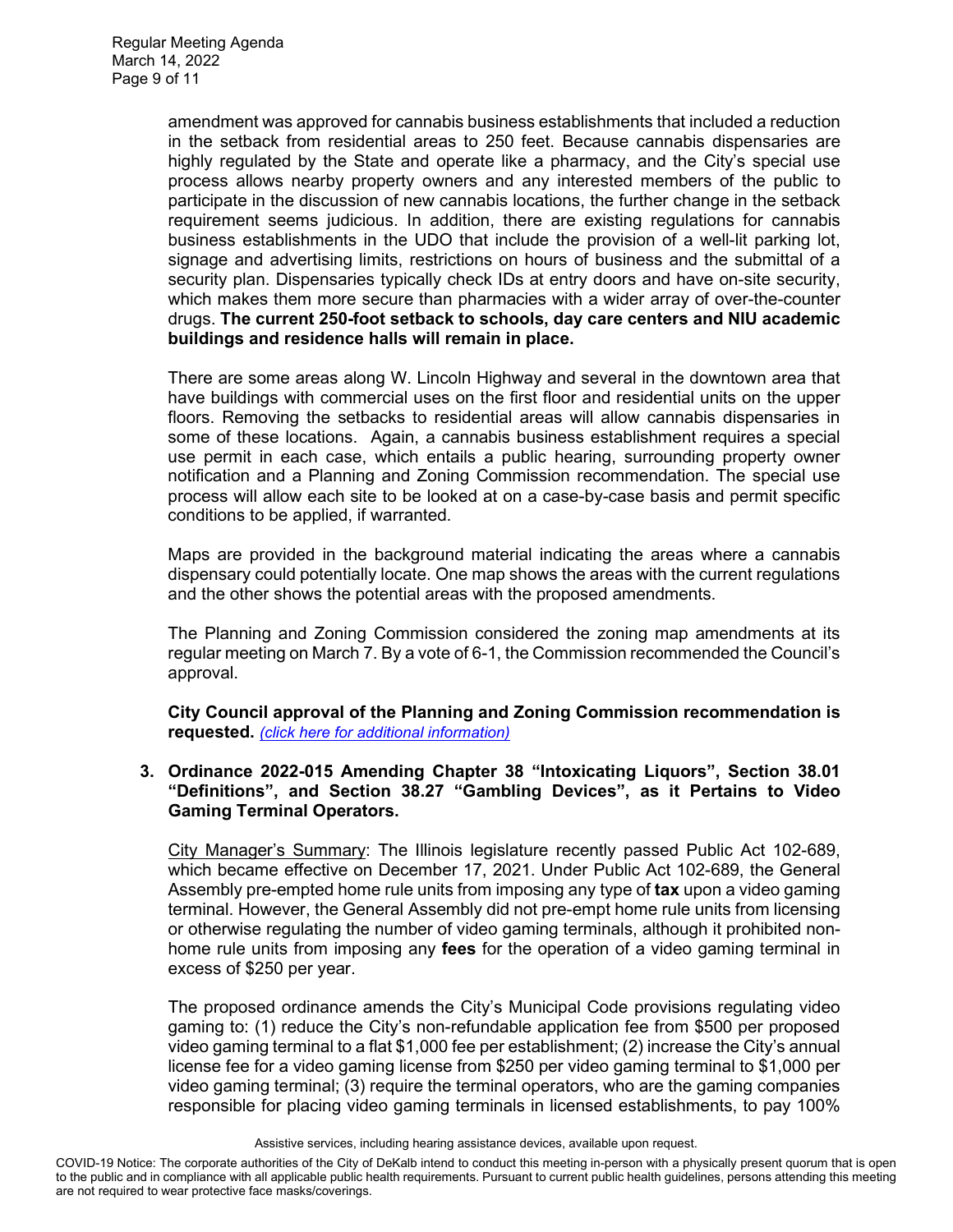of the City's video gaming terminal fees unless the terminal operator and licensed establishment agree to share equally the costs of the City's fees; and (4) require additional information in the application to regulate the terminal operator and video gaming terminals applicable to the licensed establishments.

The proposed fees are consistent with a survey of home rule units in the Chicago metropolitan area and the City's costs of regulating video gaming under the proposed ordinance. **Local licensed establishments should not bear the burden of any increased fees because the proposed ordinance requires the terminal operator to pay 100% of the fees. The terminal operator and licensed establishment may otherwise agree to equally share the costs of the fees, but such cost-sharing would not be regulated by City ordinance.**

Notably, Public Act 102-689 also amended the Illinois Video Gaming Act to provide that the "cost of any fee imposed under this Act by any home rule unit of government or nonhome rule unit of government shall be shared equally between the terminal operator and the applicable licensed establishment ..." [230 ILCS 40/65]. Since this provision became effective, terminal operators throughout the State have claimed that they cannot pay any of the local government's video gaming terminal fees that are imposed on a licensed establishment unless the local government's applicable codes expressly allow the terminal operator to pay such fees. **In DeKalb, some terminal operators have declined to pay the licensed establishment's video gaming terminal fees imposed by the City because the current version of the City's Municipal Code does not expressly authorize the terminal operator to pay such fees. Accordingly, the proposed ordinance amends the City's Municipal Code to expressly allow the terminal operator to pay the City's video gaming terminal fees.**

**City Council approval is recommended.** *[\(click here for additional information\)](https://www.cityofdekalb.com/DocumentCenter/View/13666/12-Ord-2022-015)*

#### **4. Ordinance 2022-016 Approving a Water Service Agreement with Todd and Molly Green for 131 Greenwood Acres Drive.**

City Manager's Summary: The owners of 131 Greenwood Acres Drive, Todd and Molly Green, are seeking the connection of their County-zoned property to the City water system. The impetus for this request is the interest of the family in expanding their garage over the spot where their well head is established. Although the lot is unincorporated, a City water main was installed on this street section many years ago to serve future growth.

The City is not under an obligation to furnish water service to properties outside the corporate limits. The subject property is now contiguous to the City because of the annexation of the Kishwaukee Country Club several years ago. Of the 11 properties on Greenwood Acres Drive between Sycamore Road and Greenwood Court, seven have water service agreements with the City. An aerial map is provided in the background material showing the properties that are already served by City water but remain within the County's territorial limits.

Water service agreements make water service available to the owner and typically require the owner to annex once their property becomes contiguous to the City. When the remaining portions of the Kishwaukee Country Club were annexed in 2017, six lots became contiguous and four of them have agreements with the City; however, no annexations occurred.

Assistive services, including hearing assistance devices, available upon request.

COVID-19 Notice: The corporate authorities of the City of DeKalb intend to conduct this meeting in-person with a physically present quorum that is open to the public and in compliance with all applicable public health requirements. Pursuant to current public health guidelines, persons attending this meeting are not required to wear protective face masks/coverings.